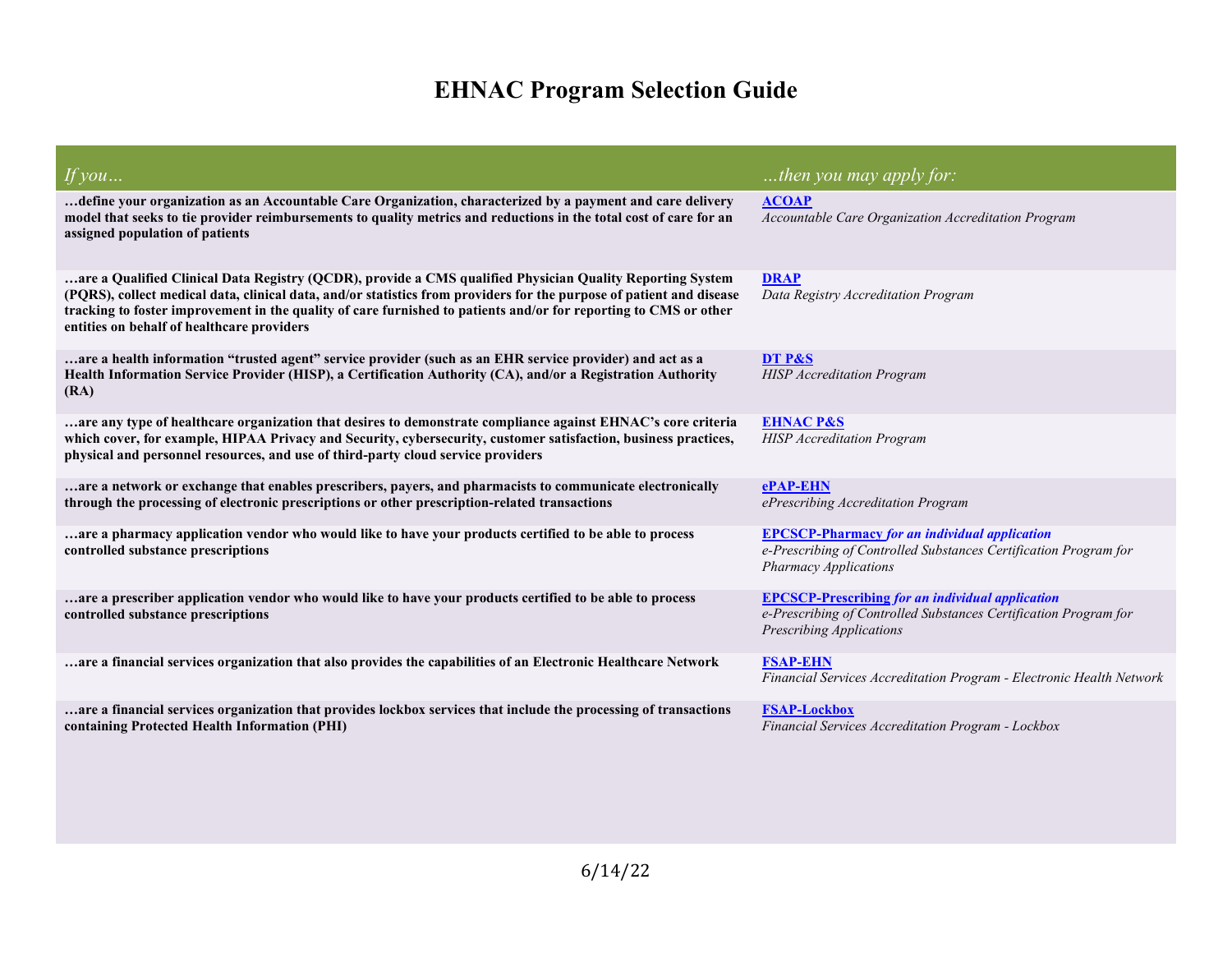| consider your organization to be a Health Information Exchange (HIE) or Health Information Network (HIN),<br>and you enable the mobilization/exchange of healthcare information electronically across organizations within a<br>region or community, including disparate healthcare information systems, while maintaining the meaning of the<br>information exchanged | <b>HIEAP</b><br>Health Information Exchange Accreditation Program                                                                  |
|------------------------------------------------------------------------------------------------------------------------------------------------------------------------------------------------------------------------------------------------------------------------------------------------------------------------------------------------------------------------|------------------------------------------------------------------------------------------------------------------------------------|
| provide the services of an Electronic Healthcare Network including Batch, Real-time and/or VAN services<br>while being neither a Payer nor a financial organization                                                                                                                                                                                                    | <b>HNAP-EHN</b><br>Healthcare Network Accreditation Program - Electronic Health<br><b>Network</b>                                  |
| provide medical claim coding, submission, follow-up, and related services on behalf of one or more medical<br>providers                                                                                                                                                                                                                                                | <b>HNAP-Medical Biller</b><br>Healthcare Network Accreditation Program - Medical Biller                                            |
| are a healthcare insurance payer.                                                                                                                                                                                                                                                                                                                                      | <b>HNAP-Payer</b><br>Healthcare Network Accreditation Program - Payer                                                              |
| are a state-licensed organization that adjudicates claims and provides administrative services on behalf of<br>another organization's self-funded benefit plan                                                                                                                                                                                                         | HNAP-TPA<br>Healthcare Network Accreditation Program - Third Party<br>Administrator                                                |
| offer one or more hosted electronic health record solutions to multiple health care providers, and offer<br>management services to health care providers that enable them to achieve meaningful use                                                                                                                                                                    | <b>MSOAP</b><br>Management Service Organization Accreditation Program                                                              |
| provide outsourced technology solutions to Accountable Care Organizations in support of their goal of<br>providing a payment and care delivery model that seeks to tie provider reimbursements to quality metrics and<br>reductions in the total cost of care for an assigned population of patients                                                                   | <b>OSAP-ACO</b><br>Outsourced Services Accreditation Program for Accountable Care<br><i><b>Organizations</b></i>                   |
| provide outsourced call center or customer support services where Protected Health Information (PHI) is<br>viewed or otherwise accessed on behalf of Covered Entities or Business Associates as defined by HIPAA                                                                                                                                                       | <b>OSAP-Call Center</b><br>Outsourced Services Accreditation Program for Call Center Operations                                    |
| provide outsourced FedRAMP certified cloud computing services (acting as a Cloud Service Provider, or CSP)<br>as defined by NIST in Special Publication 800-146                                                                                                                                                                                                        | <b>OSAP-CSP</b><br>Outsourced Services Accreditation Program for Cloud Service<br>Providers                                        |
| provide outsourced data center facilities in which Protected Health Information (PHI) is processed by Covered<br>Entities or Business Associates as defined by HIPAA                                                                                                                                                                                                   | <b>OSAP-Data Center</b><br>Outsourced Services Accreditation Program for Data Center facilities<br>and Services                    |
| provide outsourced disaster recovery facilities and/or services for organizations that handle Protected Health<br>Information (PHI) and which are Covered Entities or Business Associates as defined by HIPAA                                                                                                                                                          | <b>OSAP-Disaster Recovery</b><br>Outsourced Services Accreditation Program for Disaster Recovery<br><b>Facilities and Services</b> |
| provide outsourced clinical health information exchange technology to HIEs, enabling them to deliver effective<br>solutions within their defined communities                                                                                                                                                                                                           | <b>OSAP-HIE</b><br>Outsourced Services Accreditation Program for Health Information<br>Exchange                                    |
| provide outsourced media storage services in which Protected Health Information (PHI) stored for Covered<br><b>Entities or Business Associates as defined by HIPAA</b>                                                                                                                                                                                                 | <b>OSAP-Media Storage</b><br>Outsourced Services Accreditation Program for Media Storage<br><b>Facilities and Services</b>         |